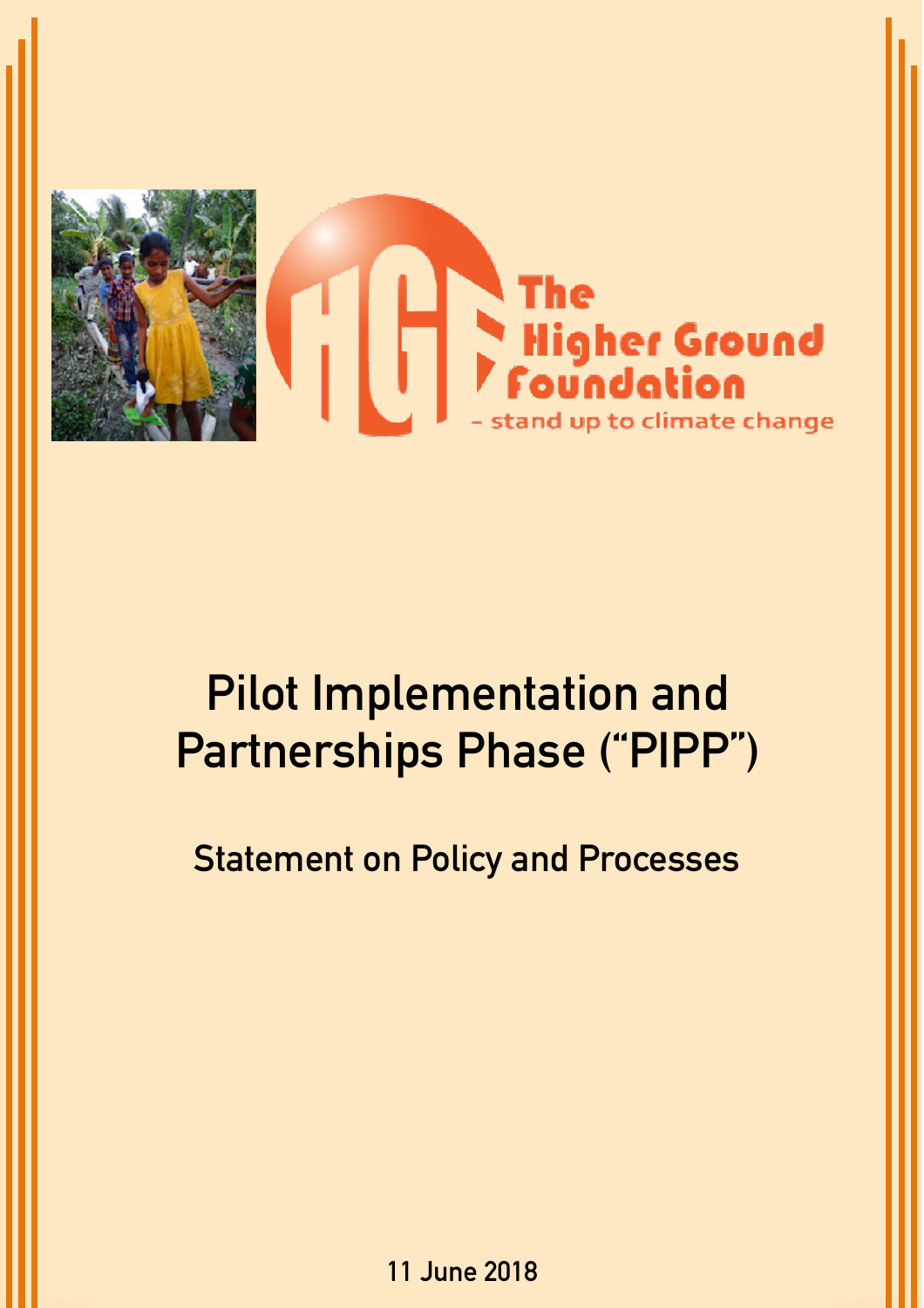

# **The Higher Ground Foundation Pilot Implementation and Partnerships Phase ("PIPP")**

# **Statement on Policy and Processe[s1](#page-1-0)**

#### <span id="page-1-1"></span>**11 June 2018**

**Note: This PIPP Policy Document is subject to modifications in the future; for the current version please visit our website to download** 

**\_\_\_\_\_\_\_\_\_\_\_\_\_\_\_\_\_\_\_\_\_\_\_\_\_\_\_\_\_\_\_\_\_\_\_** 

#### **Purpose of this Policy and Processes Statement**

**This document aims to provide an explanation of the Pilot Implementation and Partnerships Phase (PIPP), the various parties involved, their roles, rights and obligations and the processes under which climate Vulnerability Reduction Credits (VRC's™) are assessed. It will also highlight necessary deviations from the VRC Standard Framework ("the Standard Framework") and other guidelines during the PIPP, as well as the status and applicability of the outputs of VRC assessment under the PIPP.** 

**This document additionally delineates the legal status of the Higher Ground Foundation ("HGF"); the status of real and intellectual property developed or acquired during the PIPP; and the roles and responsibilities of those representing the HGF during the PIPP.** 

#### **About the PIPP**

**After development and expert validation, the HGF released its Standard Framework and launched the PIPP. This phase of development is a "learning by doing" period, when pilot projects and correlating methodologies are developed with the direct, "hands on" involvement of the HGF, project proponents, other stakeholders and experts. The goal of the PIPP is to prepare all stakeholders, including the HGF, for the formal VRC process.**

**The objectives of the PIPP include:**

• **Testing the validity of the VRC Standard Framework. As methodologies, project documents and other activities under the Standard Framework are created or undertaken, the PIPP will identify limitations to the efficacy of the Standard Framework's thresholds, processes, algorithms, data requirements and other requirements.** 

<span id="page-1-0"></span>**For enquiries contact [info@thehighergroundfoundation.org](http://info@thehighergroundfoundation.org) [1](#page-1-1)**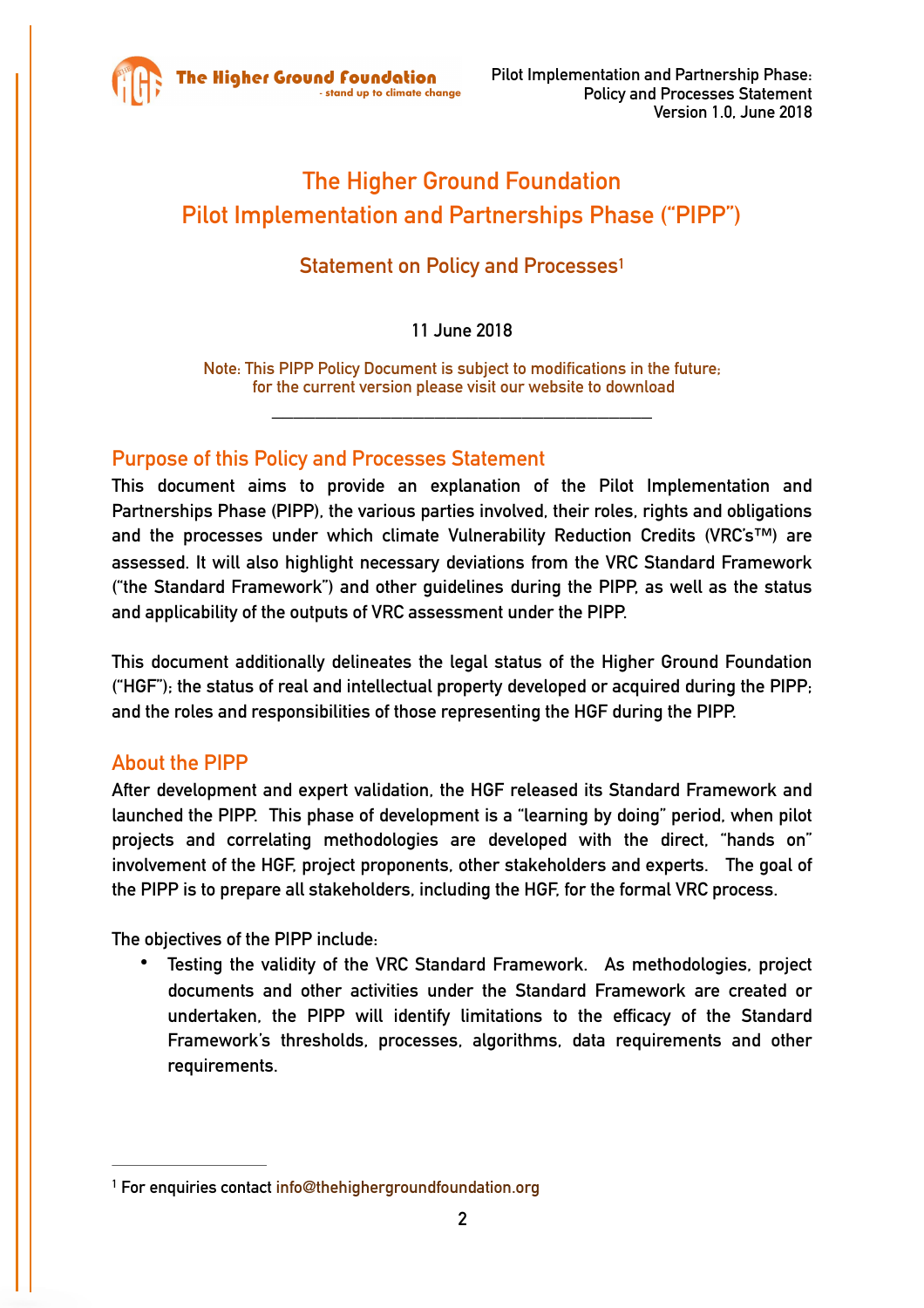

- **Creating viable alternatives where necessary to the Standard Framework requirements, so long as these alternatives still meet the principles set out in Section 3 of the Standard Framework[.2](#page-2-0)**
- <span id="page-2-1"></span>• **Forming partnerships, data sets, platforms, templates, guidelines, and legal and institutional infrastructure for the more effective and efficient use of the Standard Framework.**
- **Creating technical and institutional capacities for the effective execution of the Standard Framework, including with vulnerable communities, climate and climate adaptation experts, project developers and proponents, governments, NGOs, funders, business communities, and auditors.**

#### **Parties Involved and their Activities During PIPP**

**The relevant parties are diverse, but may be divided into the following broad groups:**

| Party                                             | Role                                                                                                                                                                                                                                                                                                                                                                                                                                                                                                                                                                                                                                                                  | <b>Timeframe</b>                                                                                        |
|---------------------------------------------------|-----------------------------------------------------------------------------------------------------------------------------------------------------------------------------------------------------------------------------------------------------------------------------------------------------------------------------------------------------------------------------------------------------------------------------------------------------------------------------------------------------------------------------------------------------------------------------------------------------------------------------------------------------------------------|---------------------------------------------------------------------------------------------------------|
| <b>Higher Ground</b><br><b>Foundation</b>         | Responsible for VRC registration and VRC<br>issuances, for oversight of the Methodologies<br>Experts Panel and the VRC Framework<br>Experts Group, for the accreditation of<br>Auditors. It is active in the oversight of and, as<br>appropriate, in supporting the activities of all<br>Depending on the project<br>stakeholders.<br>funding circumstances, the HGF may ask for<br>a fee to support any or all approvals. The<br>HGF may be involved in all aspects of a<br>project, but it is never a project proponent as<br>defined in the Standard Framework. The HGF<br>may also permit deviations from the Standard<br>Framework as outlined in this document. | Duration of PIPP and<br>subsequently                                                                    |
| <b>HGF Functional Bodies:</b>                     | The bodies immediately below execute<br>particular functions for the Higher Ground<br>Foundation:                                                                                                                                                                                                                                                                                                                                                                                                                                                                                                                                                                     |                                                                                                         |
| ٠<br><b>Methodologies</b><br><b>Experts Panel</b> | Provide advice on and corrections to<br>methodological approaches, project types,<br>recommend approval of methodologies.<br>Some experts may have ongoing roles, others<br>having roles for a specific proposed<br>methodology.                                                                                                                                                                                                                                                                                                                                                                                                                                      | Organized prior to a<br>proposed<br>methodology<br>submission, re-<br>organized throughout<br>the PIPP. |

<span id="page-2-0"></span>**[For the latest applicable version of the VRC Standard Framework, go to https://](https://docs.wixstatic.com/ugd/d5a514_3672809d548f457191274a838d5c776e.pdf) [2](#page-2-1) [docs.wixstatic.com/ugd/d5a514\\_3672809d548f457191274a838d5c776e.pdf](https://docs.wixstatic.com/ugd/d5a514_3672809d548f457191274a838d5c776e.pdf)**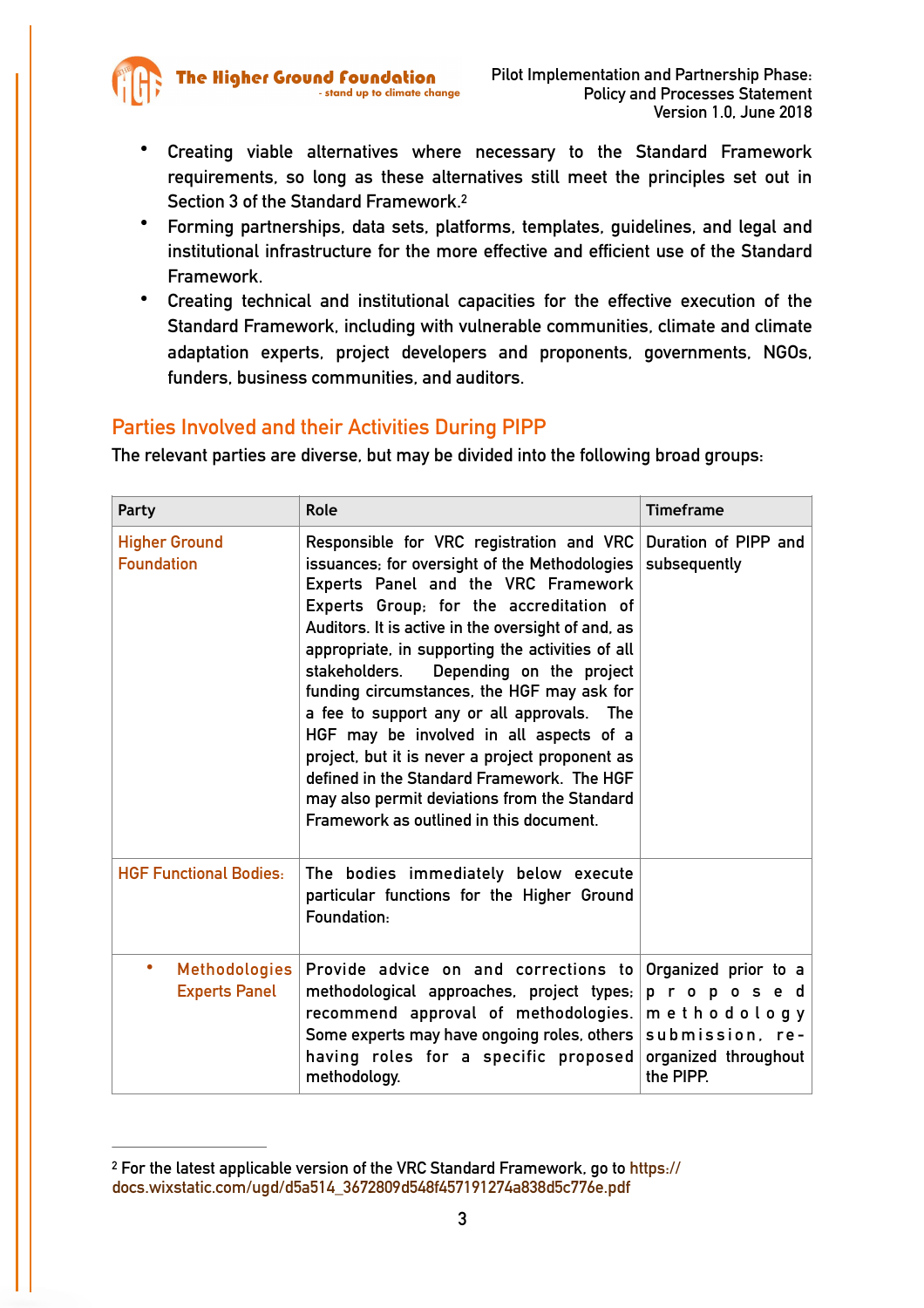

| Party                                          | Role                                                                                                                                                                                                                                                                                                                                | <b>Timeframe</b>                                                                                                             |
|------------------------------------------------|-------------------------------------------------------------------------------------------------------------------------------------------------------------------------------------------------------------------------------------------------------------------------------------------------------------------------------------|------------------------------------------------------------------------------------------------------------------------------|
| Framework<br>$\bullet$<br><b>Experts Group</b> | Provide expert advice and suggest<br>amendments to the Standard Framework<br>review in advance of completion of the PIPP.                                                                                                                                                                                                           | Period leading to the<br>completion of the<br>PIPP and introduction<br>of a revised Standard<br>Framework for post-<br>PIPP. |
| <b>Project proponent</b>                       | Responsible for project document validation,<br>registration, monitoring reports, verifications<br>and receiving VRC issuances - all these<br>actions refer to the VRC Standard<br>Framework. If it wishes to earn VRC's post-<br>PIPP, responsible for revalidation of project<br>document based on revised Standard<br>Framework. | Duration of PIPP and<br>subsequently                                                                                         |
| <b>Community</b>                               | Must be the ultimate beneficiaries of project<br>activities and be consulted as set out in the<br><b>Standard Framework.</b>                                                                                                                                                                                                        | Duration of PIPP and<br>subsequently                                                                                         |
| <b>Governments</b>                             | To be defined on a case by case basis, but at a<br>minimum, governments have a role in<br>permitting projects, linking VRC projects to<br>their Nationally Determined Contributions<br>(NDCs) under the UNFCCC's Paris<br>Agreement.                                                                                                | Depends on role                                                                                                              |
| <b>Auditors</b>                                | Confirm VRC accreditation, be part of the<br>auditors' working group that advises the HGF<br>on accreditation standards; undertake<br>"completeness review" of methodologies and<br>project document validations (separate<br>auditors for each project); undertake<br>monitoring report verifications.                             | Various discrete<br>points in the project<br>cycle                                                                           |
| <b>Project Funders</b>                         | Provide funds for VRC projects, including<br>support for VRC methodology development,<br>project document creation, monitoring,<br>verification, etc. May choose to sign a VRC<br>purchase agreement or otherwise secure the<br>rights to VRC's as an indication of a project's<br>impact.                                          | Duration of PIPP and<br>beyond                                                                                               |

**Other parties (experts, commercial enterprises, research institutes, etc.) will have important but incidental roles in the PIPP. The HGF reserves the right to disallow any party from being involved in a PIPP activity.**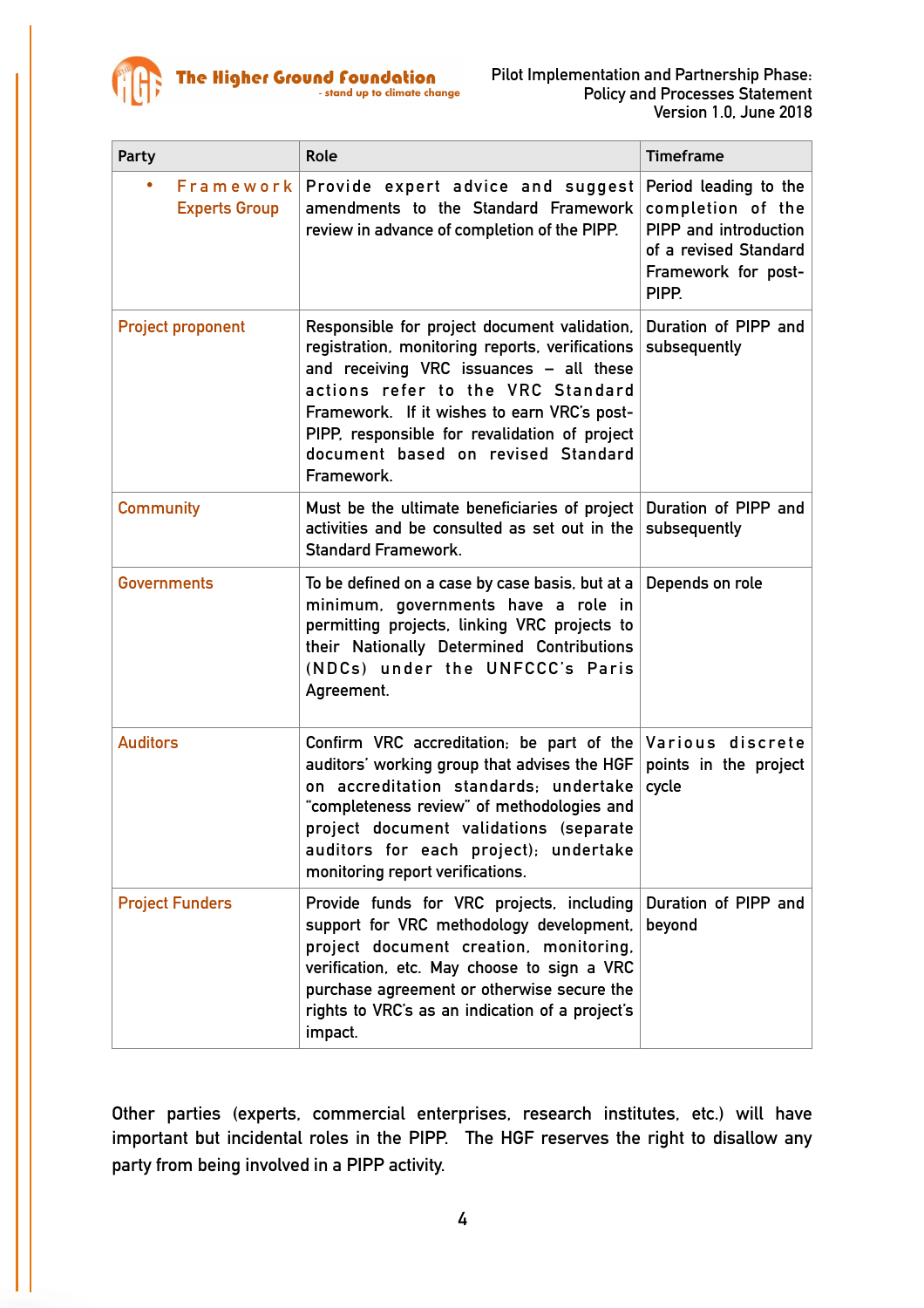

# **Permitted Deviations from the VRC Standard Framework**

**The Standard Framework guides all project documents, methodologies, validation, monitoring, reporting and verification, and other activities pertaining to VRC's. The Standard Framework's principles ("the Principles") must be adhered to, although as unintended interpretations of them may become apparent during the PIPP, at the end of the PIPP the Principles may be redefined. Deviations from the Standard Framework may be permitted as outlined in this Statement.** 

**Deviations may be necessary, for some or all of the following reasons:**

- **Insufficient availability or accuracy of data to meet existing requirements**
- **Insufficient methodological confidence in project outcomes that may be tested if the project is registered under the PIPP to determine if/how alternative approaches may be applied**
- **Unworkability of processes and requirements, such as communities consultation or baseline scenario setting**
- **Uncertainty in the additionality of a project. During PIPP, additionality is a secondary concern as the intention is to test the breadth of approaches to qualifying, quantifying VRC's, and processes in engagement with the various stakeholders**
- **Lack of accreditation of auditors, if there are no approved accreditation guidelines**
- **Other reasons may become forthcoming during the PIPP**

**If the HGF deems a deviation necessary and defensible, it will document the reason for the deviation, indicating how the Principles are still maintained, and outlines the alternative standards that would be applicable. The alternative standards will be integrated into a revised Standard Framework to be presented for Experts Group review prior to the completion of the PIPP.** 

#### **PIPP Project Ownership**

**A PIPP project proponent operating under the terms of the PIPP is the designated owner of the project document and HGF will issue a proponent any applicable VRC's under the PIPP. PIPP project proponents are permitted, on a project by project basis, free to transfer both project ownership and VRC's to third parties. Under no circumstance shall HGF be the project proponent.** 

#### **HGF PIPP Partnerships**

**The HGF intends to partner with other organizations during PIPP, in order to meet the PIPP's goals. Partners will come from the areas of finance, adaptation project design, climate and adaptation platforms and technologies, government, climate change representative bodies, and from adaptation communities.**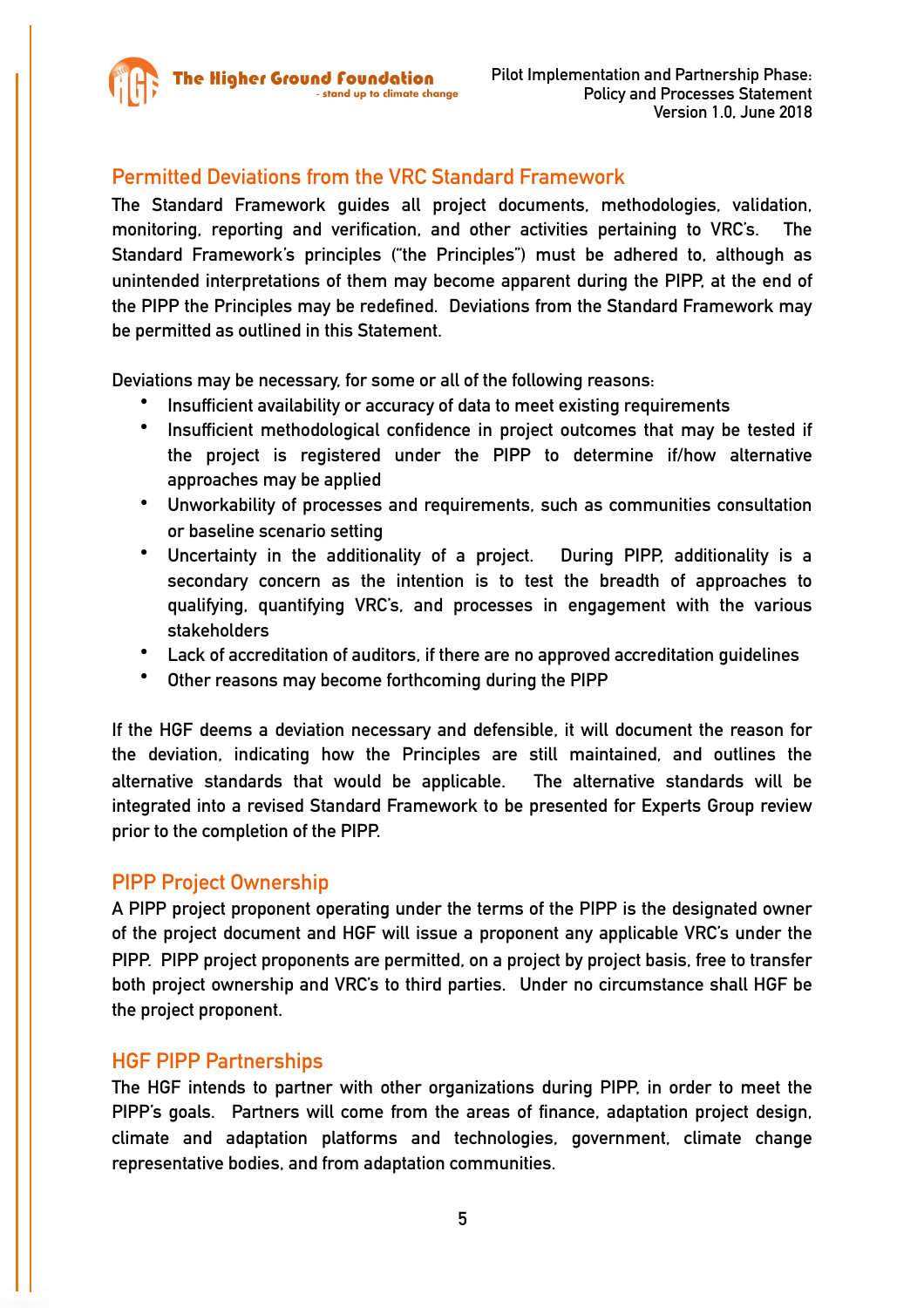

### **PIPP and Full Phase VRC's: status, value, and transfer requirements**

**VRC's during the PIPP are not designated to have any particular status and there is no promise of a market value, price, or any other value associated with them.** 

**Following the PIPP, projects that took part in the PIPP may, subject to future HGF policies, ownership and status of the HGF:** 

- **Submit a revised project document based on the revised Standard Framework and employing any correlating revised methodology to be approved by the HGF.**
- **If the project is registered in the post PIPP, it may be issued VRC's.**

**Projects must comply with local standards, policies, and laws and regulations in the project country.** 

#### **Methodologies**

**VRC methodology development under the PIPP will follow the Standard Framework. Methodologies may be developed by any party and may be associated with a PIPP project document. The HGF will, as appropriate, recruit and designate technical experts to a Methodologies Experts Panel to advise the HGF on proposed methodologies. Accredited auditors (if accreditation guidelines have been created) will perform completeness checks to methodologies prior to submission to the Methodologies Experts Panel.** 

**Methodologies may be revised anytime during the PIPP, and it is anticipated that project activities will inform methodology revisions. Revisions to methodologies will follow the same process as the first methodology submissions.** 

#### **Accreditation of VRC Auditors**

**The VRC auditors shall be skilled in assessing, validating, and verifying different types of adaptation projects. The auditors shall be accredited in the particular scope of the methodology used during the validation of the project activity. During the PIPP, HGF shall encourage use of qualified local auditors for the validation assessment of the project activities. In absence of local auditors, international auditors shall be used and knowledge transfer to the local auditors shall be imparted by the international auditors.** 

#### **VRC Uses**

**While the Standard Framework is a unified collection of standards applied to adaption project assessment, it is also an analytic tool that can be applied in parts to adaptation projects in pilot phases or in the design phase. The HGF may test processes of adaptation projects without application of the full framework for analysis of project strengths and weaknesses.**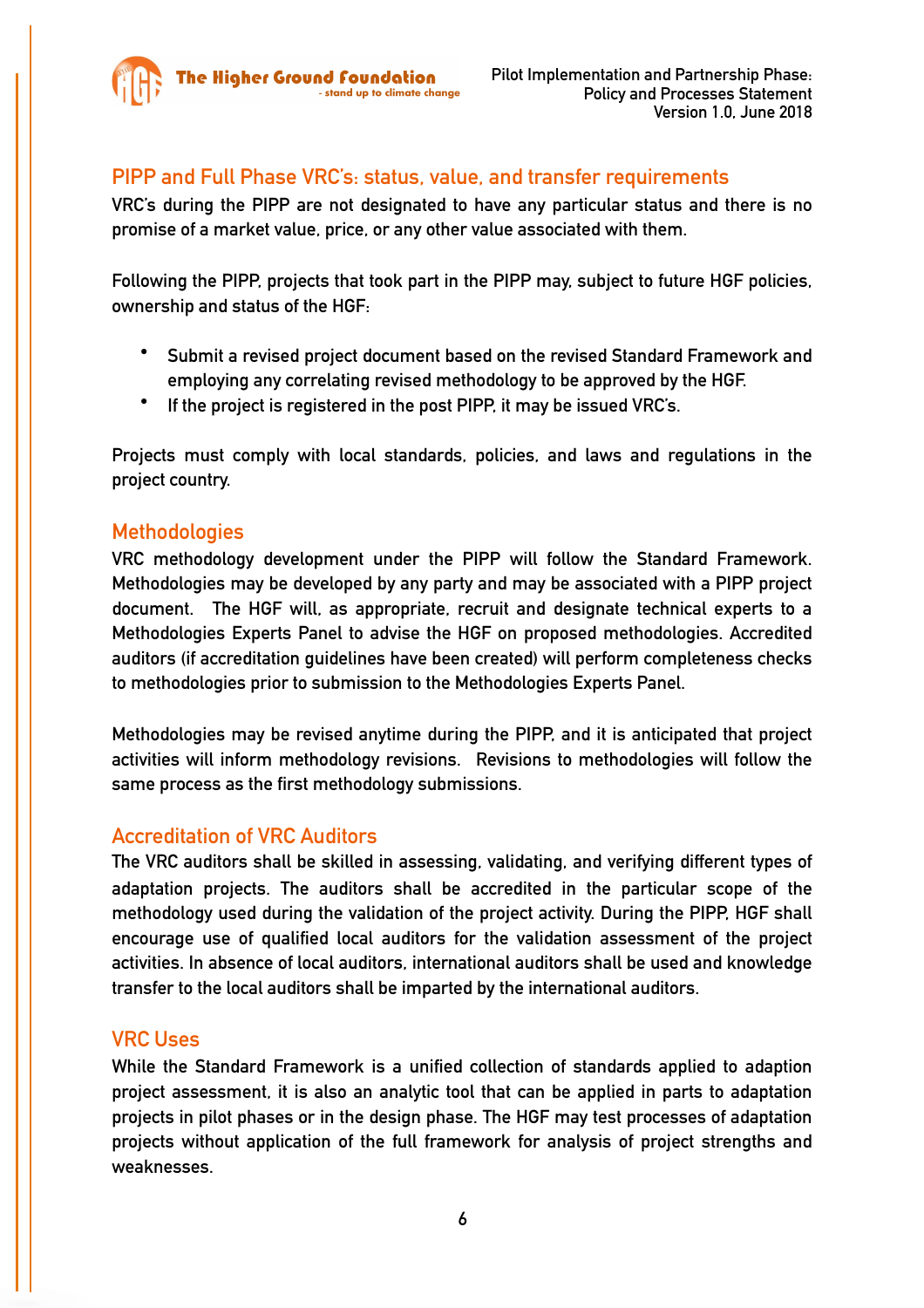

**In such cases, VRC's will not be issued by the HGF. Projects may, however, use the outputs of these processes as a starting point for development of project documents and project methodologies, to form part of the methodologies for approval and project documents for registrations. The HGF may be active in these activities, or the project proponent may undertake these activities independently.**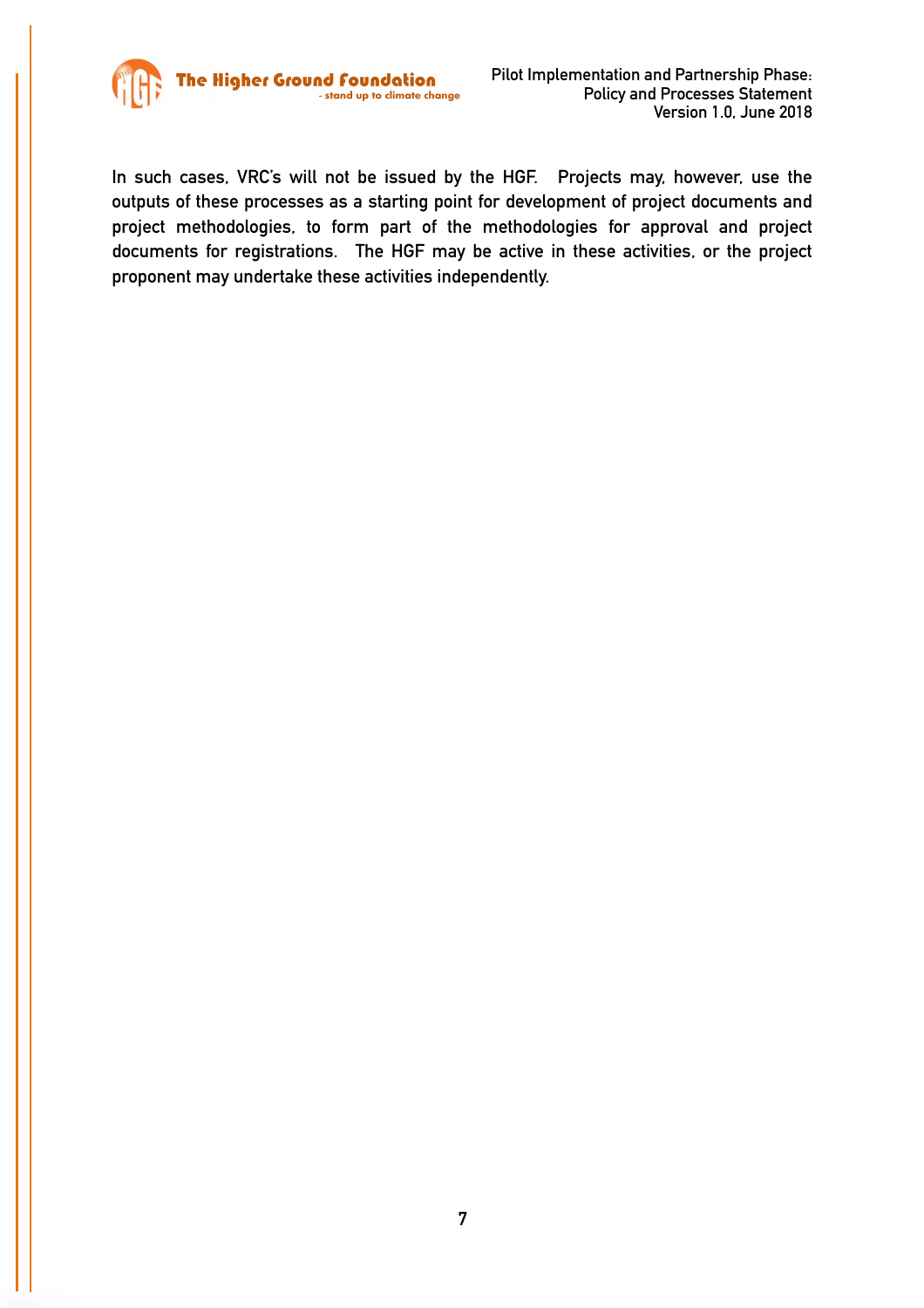

# **Annex A: Liabilities and Disclaimers**

**The following liability statements and disclaimers are made by the HGF (via the legal person, Climate Mitigation Works Limited.):**

#### **1. Warranties:**

**1.1. Title of the VRCs: The HGF provides warranty as to ownership and provides clear legal title to those parties issued VRCs during the PIPP. The HGF does not assure any warranty toward the monetary value of VRCs nor if there is or will be a monetary value at all.**

**1.2. Validated/verified/approved: The HGF shall for methodologies or projects under the PIPP, confirm they have been validated, verified and/or approved at the required standards as outlined in the Standard Framework.** 

#### **2. Liabilities**

**2.1 Limitation/exclusion of liability: The HGF limits its liability to only direct losses, if any, caused by the VRC process due to gross negligence with no liability whatsoever extended to consequential or indirect losses.**

**2.2 Validation, Verification, and other services provided by third parties (e.g., auditors) is the liability of the third party.**

#### **3. Indemnities**

**3.1. Indemnities: The HGF and its advisors and corresponding bodies is not responsible for any negligence in the review, registration, and issuance of projects and/or VRCs, nor any advice, written or otherwise, regarding the value, status and obligations of a VRC registered project or VRC, nor in the status of accreditation of an auditor.** 

#### **4. Events of default:**

**Partnership with the HGF may be terminated for the following reasons:** 

- **4.1. Breach of material obligations**
- **4.2. Breaches of representations and warranties**
- **4.3. Bankruptcy/ Insolvency**

#### **5. Force majeure:**

**Partnership with the HGF may also be terminated for the following reasons:**

**5.1. Failure to perform due to events beyond the control of the party: Acts of god, riots, war, flood earthquake, epidemic, strikes, change in law etc.**

**5.2. Release party from liability of non-performance**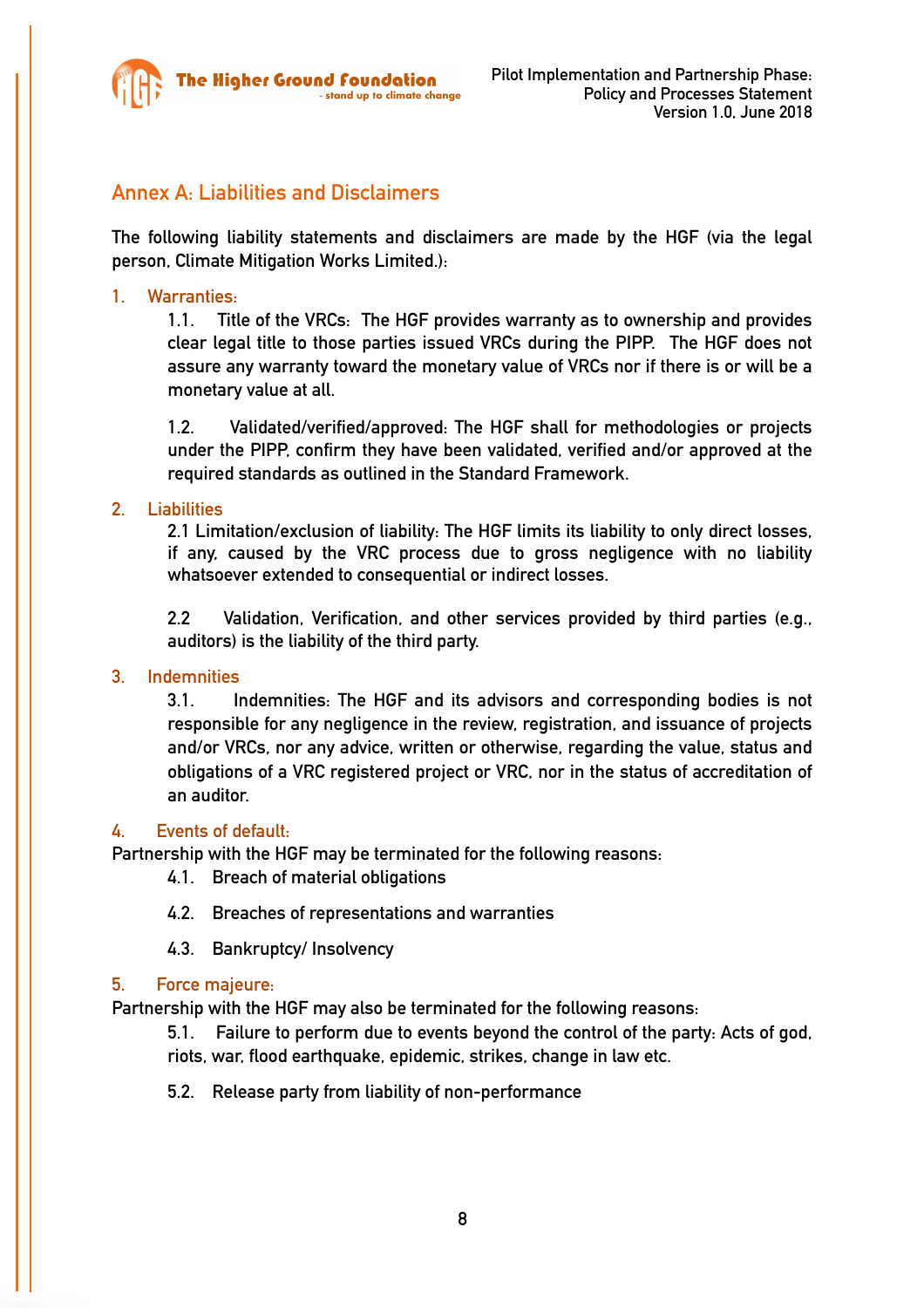

# **Annex B: Higher Ground Foundation Legal Status and Disclosures**

**The HGF is currently an initiative of Climate Mitigation Works Limited ("CMW"), a private limited company registered in England and Wales. CMW is 100% owned by Karl Schultz, the creator of the VRC concept, co-founder of the HGF, and Executive Chairman of the HGF. All intellectual property and copyright are the exclusive right and under the ownership of CMW unless a named individual is designated with (co-)ownership of any particular item of real or intellectual property.** 

**As such, during the PIPP CMW is the designated representative for the HGF. CMW shall for the PIPP submit proposals, enter into partnership agreements, and otherwise act as the HGF. It may receive funds from third parties as grants, contracts, or fees (for registration, VRC issuance, or otherwise).** 

**It is the intention of CMW to transfer these rights (in whole or part) to another entity, either existing or a special purpose vehicle that would, potentially, be designated as "The Higher Ground Foundation."** 

**The nature of this entity (e.g., for profit, social enterprise, non-profit, charitable, governmental, other), its jurisdiction, its governing mandate and ownership is not yet defined. The nature of (any) post-transfer relationship between CMW and the potential new entity is not yet defined.** 

**The roles of the HGF founder, Mr. Schultz, the other co-founders (Mr. Roland Mader and Mr. Linus Adler), and the various other team members are not yet defined and may be designated on a "project-by-project" basis during the PIPP.** 

**Any of the co-founders or team members may be involved in project activities, funded by third parties and undertaken through CMW during the PIPP.** 

**Any of the co-founders or team members may additionally be involved in activities (commercial, public pro-bono, or otherwise) that relate to VRC's. If a co-founder or team member is under contract or employment by CMW on a particular project, however, then he/she must disclose any potential conflicts of interest to CMW's Managing Director/HGF's Executive Chairman (currently Karl Schultz). If the disclosure is by Mr. Schultz<sup>3</sup>[,](#page-8-0) he must** 

<span id="page-8-1"></span><span id="page-8-0"></span>**In the interests of full disclosure, Karl Schultz is a director and shareholder in a newly formed [3](#page-8-1) entity, Adaptation Ledger Limited, that is looking at commercial and non-profit opportunities to integrate distributed ledger and other information technologies, improved platforms for standards development, and VRC's.**